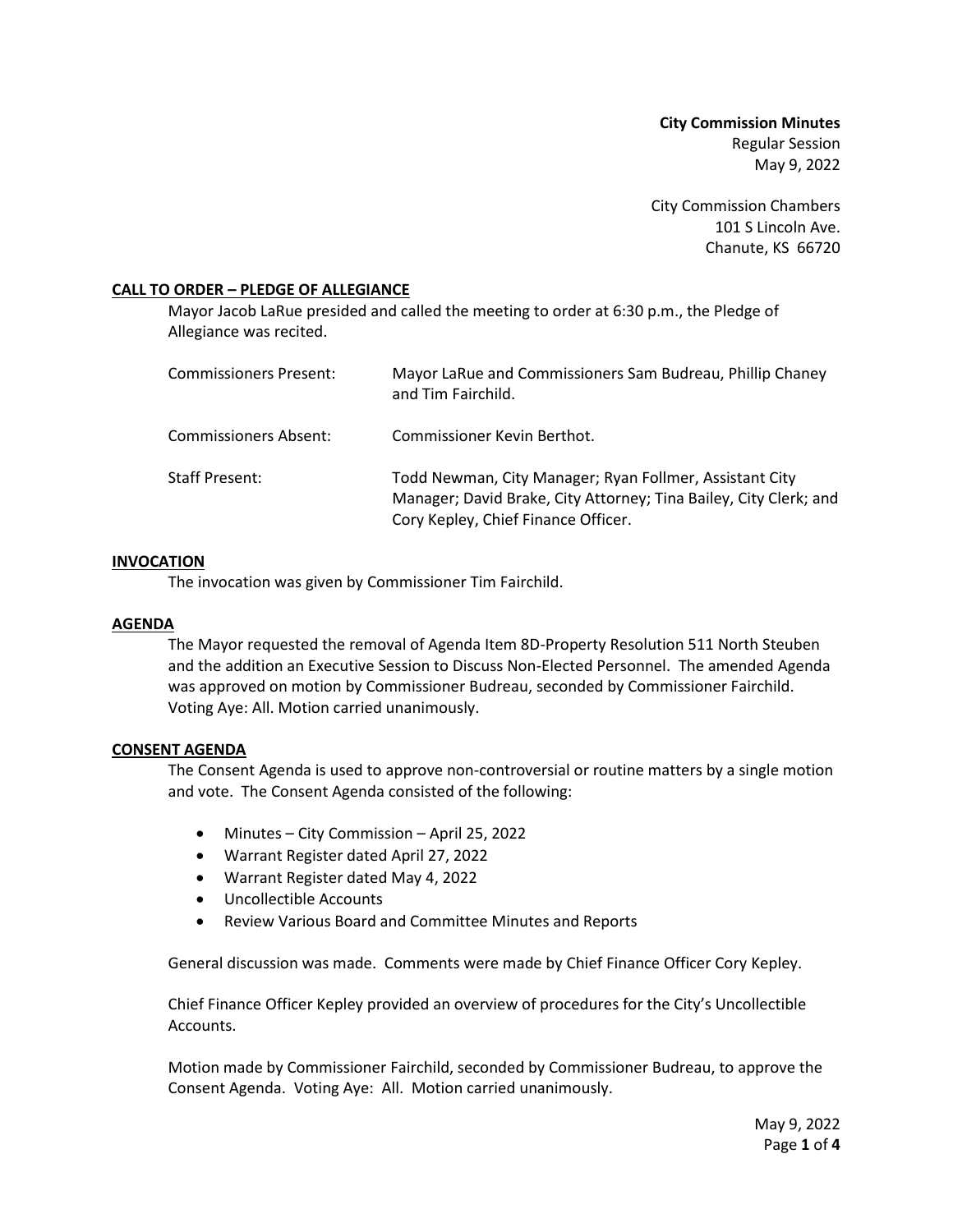#### **PUBLIC COMMENTS**

Bernard Neyer, 319 South Lafayette, commented on the Neighborhood Revitalization Program.

General discussion was made. Comments were made by City Manager Todd Newman and City Attorney David Brake.

## **CITY MANAGER'S REPORT**

City Manager Todd Newman gave his report on City activities and operations. Items reported on included an update on upcoming IBEW Union Negotiations and potential maintenance issues at the City Pool.

City Manager Newman reminded the Commission of the upcoming 2023 Budget Work Session scheduled for Monday, May 16, 2022, 5:30 p.m., Alliance Room. He reported that budget books will be distributed to the Commission later this week.

## **NEW BUSINESS**

## **ROAD RIGHT-OF-WAY EASEMENT**

Neosho County is improving the bridge on Grady Road east of the City landfill. Easements are needed from adjacent property owners, which include the City of Chanute.

For the bridge project Neosho County needs a tiny portion (.02 acres) of land from the City. The County Appraiser estimates that the value of this tract is no more than \$50.00. To cooperate with the County on this project, City staff is recommending that the City Commission donate this tract to Neosho County.

The City Attorney has prepared the Road Right-of-Way Easement based on the legal description provided by Neosho County.

General discussion was made. Comments were made by City Attorney David Brake.

Motion made by Commissioner Fairchild, seconded by Commissioner Budreau, to authorize the mayor to execute the Road Right-of-Way Easement as presented. Voting Aye: All. Motion carried unanimously.

# **DOWNTOWN REVITALIZATION COMMITTEE GRANT FUNDING**

The Downtown Revitalization Committee received \$25,000.00 as an outside agency during the 2022 budget request. \$5,000.00 was to go towards beautifying downtown and the remaining \$20,000.00 was to be used for Downtown Business Grants. At DRC's May 3, 2022 regular meeting, the advisory board approved another downtown business.

Grain Bin Restaurant has requested a \$5,000.00 grant for roof repairs. They will be replacing the current tar roof with a Thermoplastic Polyolefin (TPO) roof system. Construction will begin early summer 2022 depending on weather.

General discussion was made. Comments were made by City Manager Todd Newman.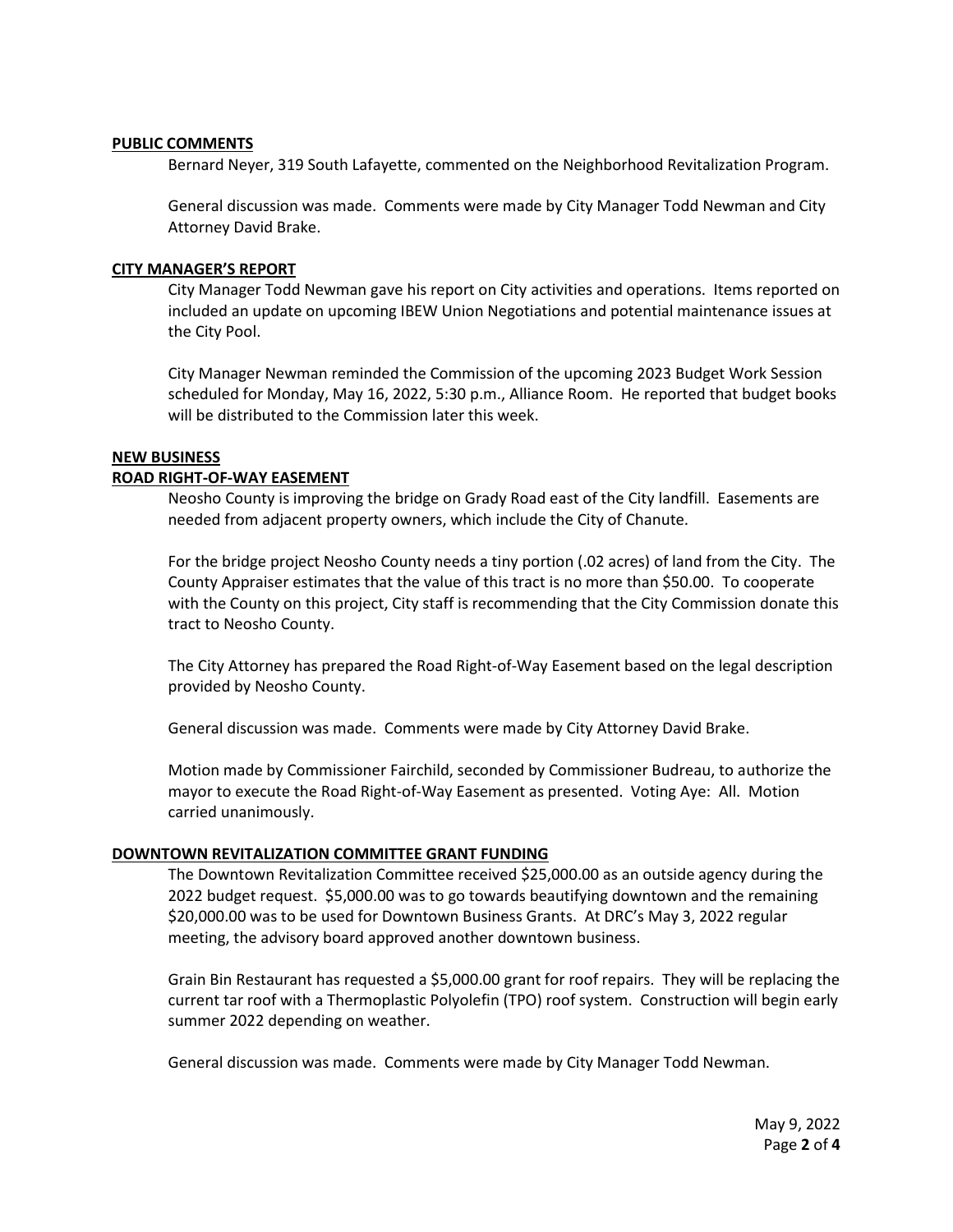Motion made by Commissioner Budreau, seconded by Commissioner Fairchild, to authorize City staff to make payment to the Grain Bin Restaurant based on the information received from the grant application once work has been completed and inspected by Community Development. Voting Aye: All. Motion carried unanimously.

## **REQUEST FOR HANDICAP PARKING – FIRST UNITED METHODIST CHURCH**

City staff has received a request from First United Methodist Church for additional handicapped parking in front of their church located at 202 South Lincoln.

First United Methodist Church is requesting two additional handicapped parking spaces to be placed south of their existing space located on Lincoln Avenue between 2nd Street and 3rd Street. City staff has reviewed the request and it would not interfere with the use of the street. The Church would complete the construction at their own expense. The request meets the conditions contained in the Municipal Code Section 10.16.010 "The governing body shall from time to time authorize and direct the City Manager to establish parking zones, restricted speed zones, and the erection of traffic-control signals and signs".

General discussion was made. Comments were made by City Manager Todd Newman.

Motion made by Commissioner Fairchild, seconded by Commissioner Budreau, to approve the request from First United Methodist Church for additional handicapped parking as presented. Voting Aye: All. Motion carried unanimously.

# **PROPERTY RESOLUTION – 803 NORTH STEUBEN PROPERTY RESOLUTION – 618 WEST BEECH PROPERTY RESOLUTION – 1207 NORTH LEE PROPERTY RESOLUTION – 302 SOUTH WILSON**

Motion made by Commissioner Fairchild, seconded by Commissioner Budreau, to adopt resolution declaring that the above properties are in violation of Chanute Municipal Codes and authorizing abatement of certain nuisances as presented. Voting Aye: All. Motion carried unanimously.

The Resolutions were assigned: No. 2022-156, No. 2022-157, No. 2022-158, and No. 2022-159.

# **EXECUTIVE SESSION – DISCUSSION OF NON-ELECTED PERSONNEL**

Motion made by Commissioner Chaney, seconded by Commissioner Fairchild, that the City Commission recess into executive session to discuss an individual employee's performance pursuant to the non-elected personnel matter exception, K.S.A. 75-4319(b)(1). The open meeting will resume in the City Commission Chambers at 7:10 p.m. Voting Aye: All. Motion carried unanimously.

The City Commission returned to open session at 7:10 p.m.

No action taken.